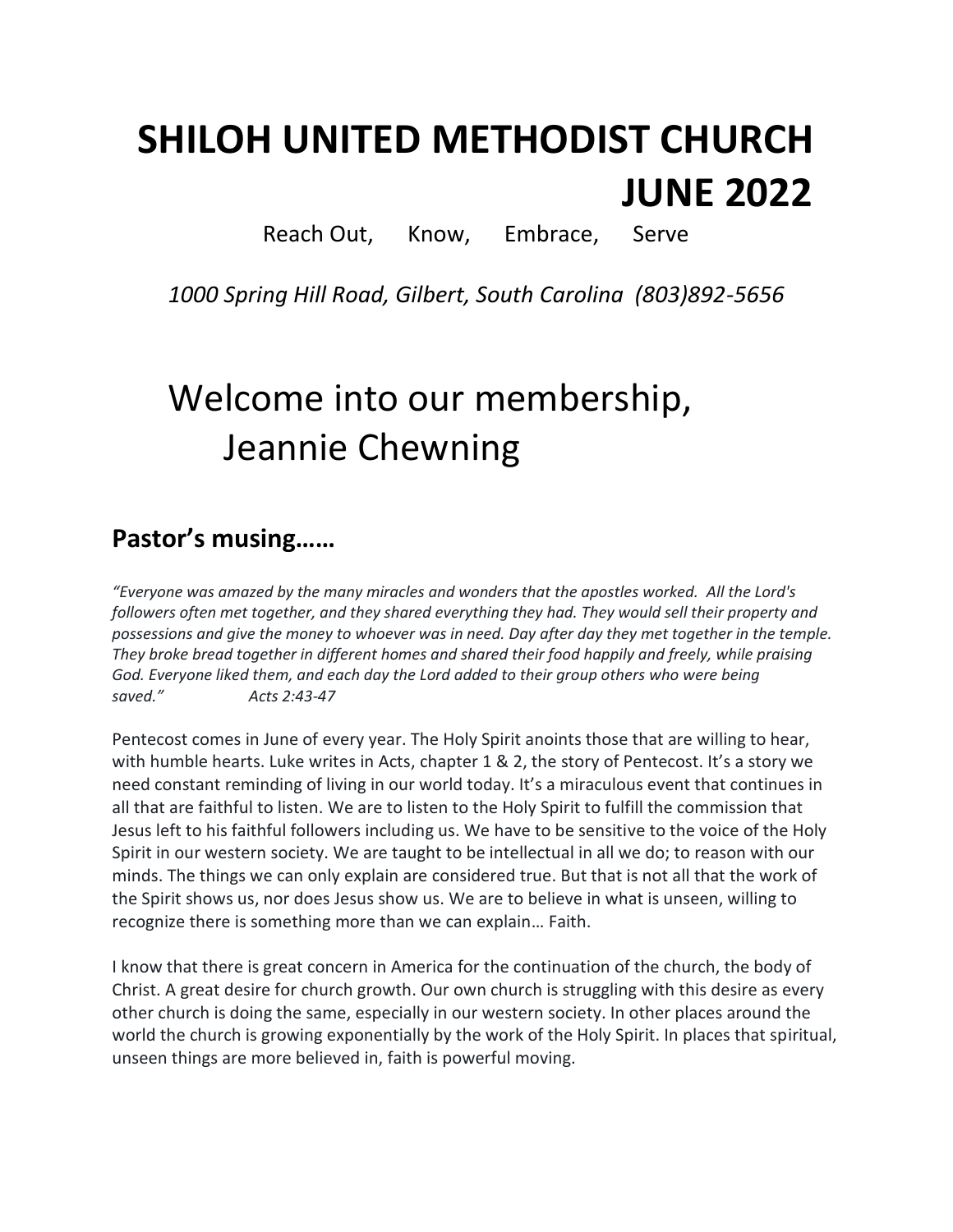So as we go into the season of Pentecost, let us pray unceasingly, for the power and work of the Spirit to use us like God did with the disciples. To bring power from on high, to begin a new revival to our church, and all churches in America. We don't want to be just a remnant, we want to be as the church in Acts, abundant and over flowing. Be in prayer, and may the Holy Spirit fall afresh upon us all this season.

In the grip of God's grace,

### *Pastor Angie*

### **JUNE BIRTHDAYS**

 $6/1$  – Hampton Shipes 6/20 – Easton Whigham 6/7 – Robin Stewart 6/28 – Ashley Keisler 6/15 – Pat Campbell, Joe Gaines

6/3 – Craig Dalrymple 6/21 – Donna Lollis, Britney Rosier 6/12 – Luann Tetanich 6/30 – Martin Crouch, Austin Free

## **PRAYER REQUESTS**

The United Methodist Church, our country, the people of Ukraine, Dick Addy, Gretta Bickley, Dee Dee & Richard Chewning, Ken Colton & family, Chuck Corley, Andrea Crosby's mother, Margie Campbell, Candy Dawkins, Penny Faulkenbury, Elva Green, Donna Griffin, Jeremy Griffin & family, Curtis Gillette, Matt James, Henry Jefferson, Miles Johnson, Susan & Leonard Johnson, Jerry & Dot Keenan, Edna Keisler, John Lewis, Mary Lewis, Jessica Mayo & Grayson, Susan McDaniel's niece, Len McDaniel, Miriam McCoy, Wayne Parrish, Ashley Price, Mike Pope, Kristie Riser, Diana Tanner, Baby Grayson Tibbs, Tripp Whitener, Parker Wideman, Nancy Young, teachers, students, administrators, parents, our leaders, and those fighting COVID-19.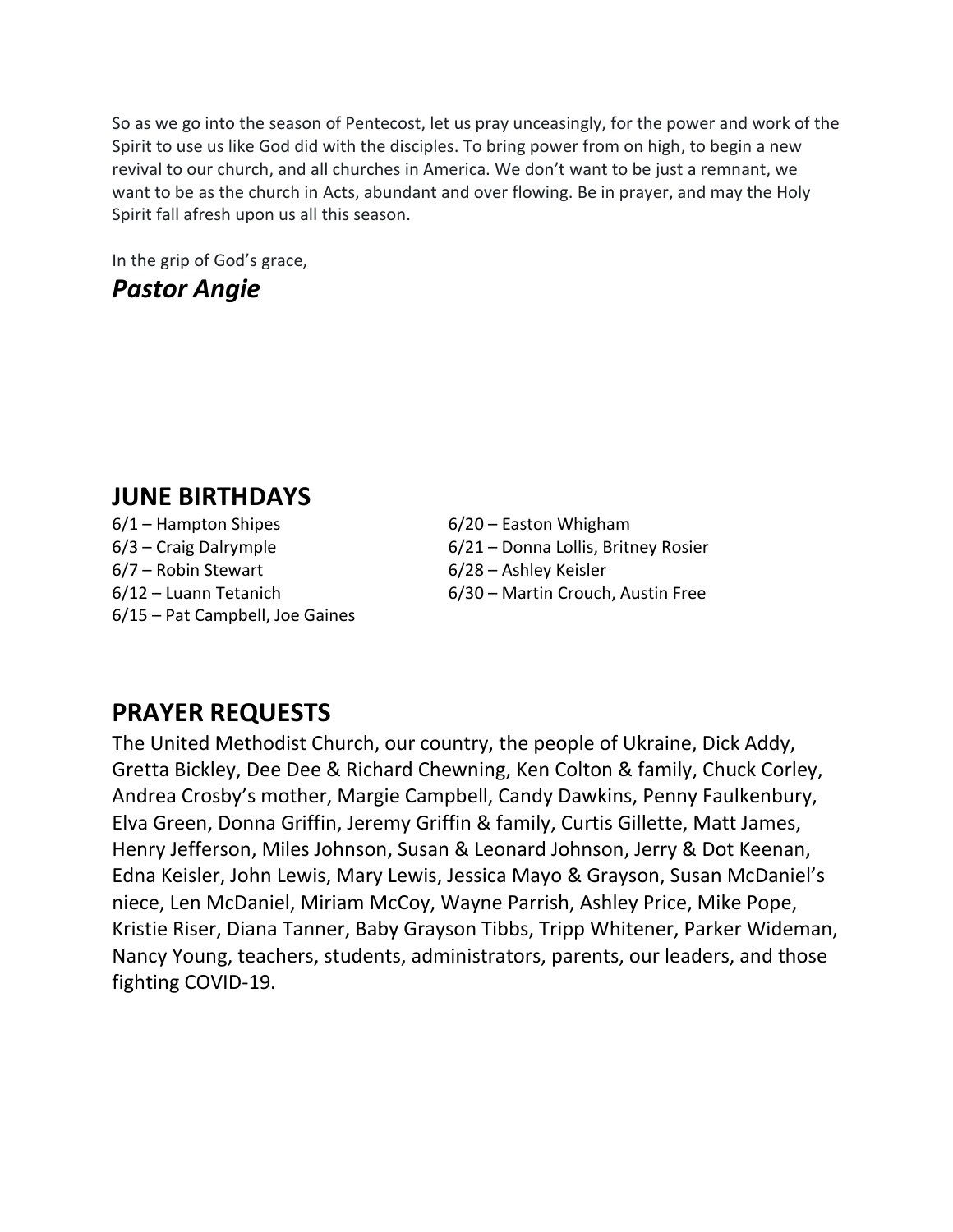### **ANNOUNCEMENTS AND OTHER NEWS**

#### **Epworth's Annual Mother's Day Offering**

Thank you to all who gave to the Epworth Mother's Day Offering this year. As of May 22<sup>nd</sup> \$600.00 has been received.

#### **Office Hours for the Pastor**

Pastor Angie has begun to schedule Weekly Office Hours on Tuesdays and Wednesdays each week from 10am to 2pm.

#### **Upper Rooms Available**

The July/August edition of the Upper Room is available. Please be sure and pick up your copy.

### **CALENDAR**

- June 5 Pentecost Sunday Wear Red!
- June 5 Summer Kick-off Cookout
- June 8 Men's Breakfast at Creekside 8:00AM
- June 13 Deadline to order Shealy's BBQ Plates from Rehoboth UMW
- June 14 Flag Day
- June 18 Pick up BBQ Plates at Rehoboth from 4:00 6:00PM
- June 19 Father's Day
- June 21 First Day of Summer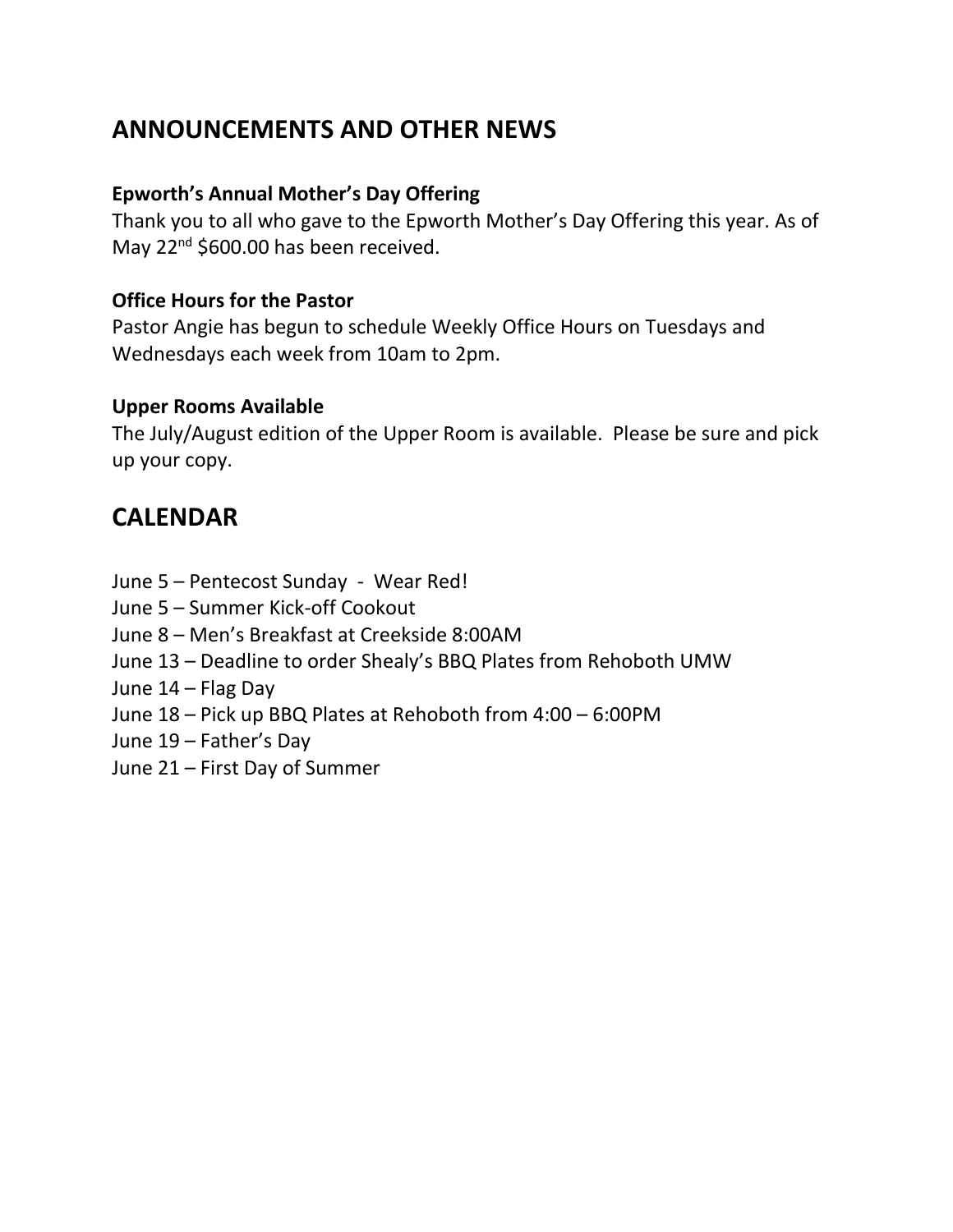# **Every father should remember one day his son will follow his example, not his advise. Charles Kettering**

**Confident women are raised by loving dads. Nitya Prakash**

## **A father carries pictures where his money used to be. Steve Martin**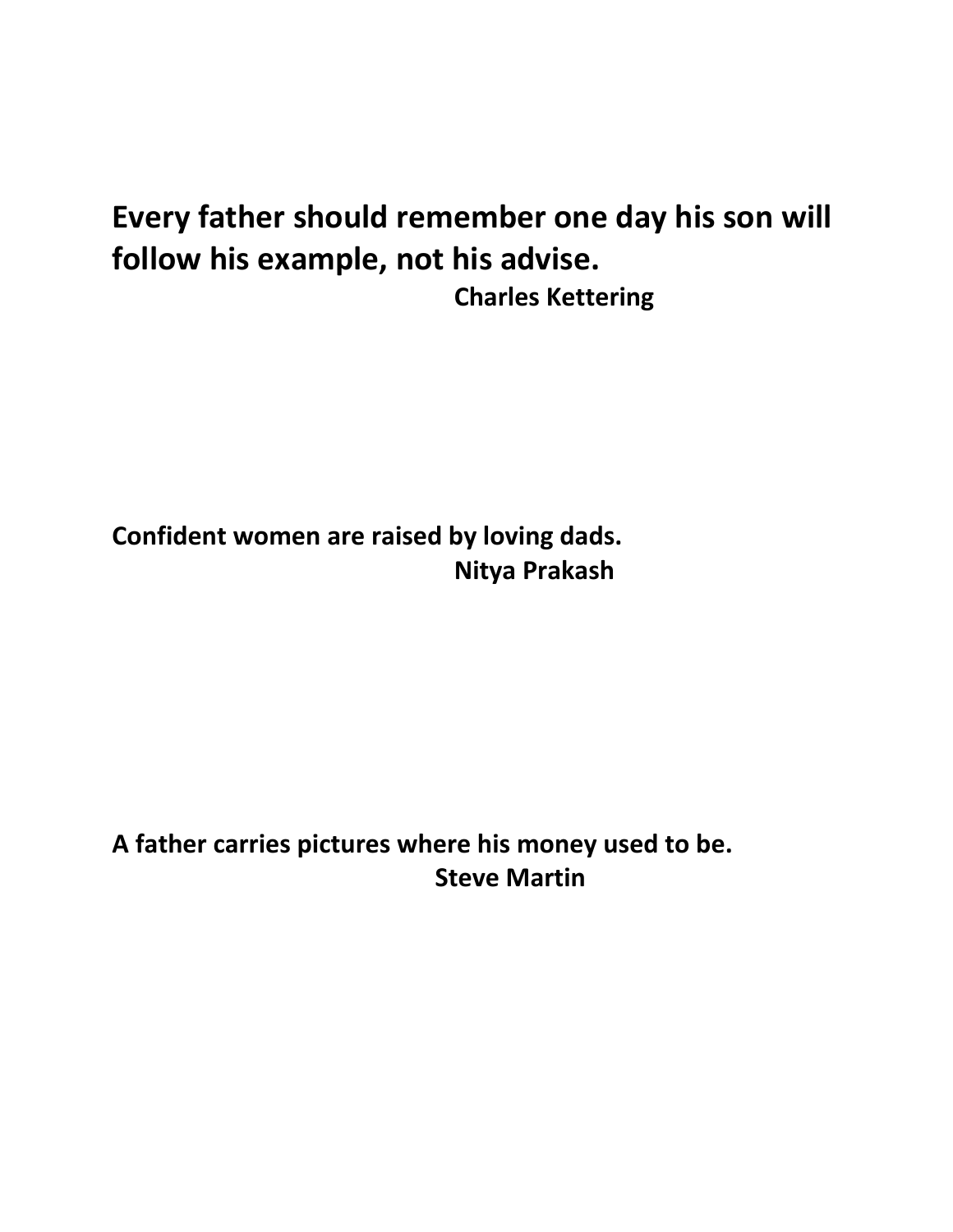

one man into a supernatural confrontation that has eternal

The book can be purchased at any book store, online; downloaded, audio book or in paperback. We will read the book and gather on Saturday, June 25th at 8:30 am at Second Wave Coffee & More, 529 S Lake Dr, Lexington, SC 29072.

This is a business that supports individuals inn our community with intellectual and developmental disabilities.

**xxcvzvm**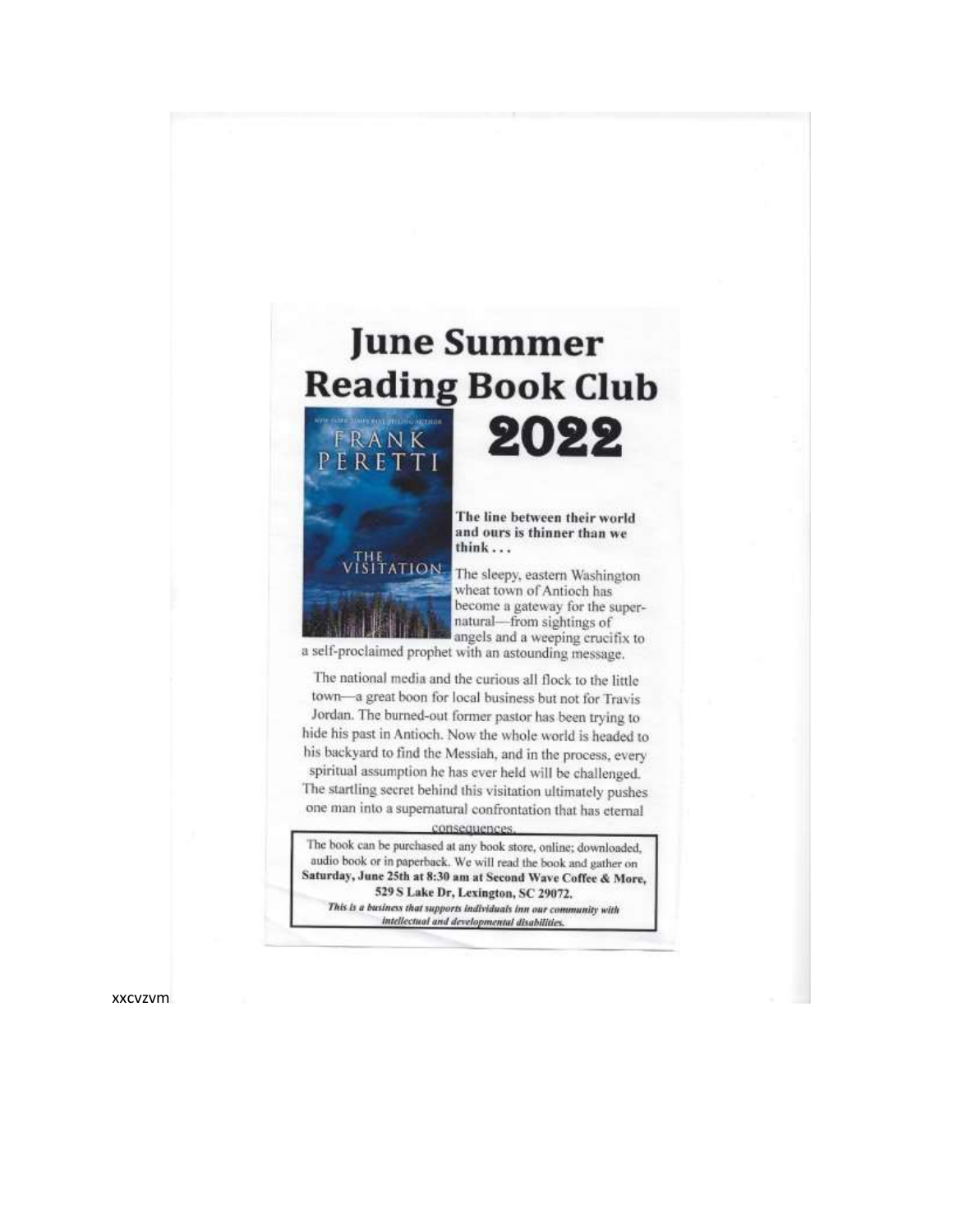

### **Rehoboth United Methodist Church** 936 Holley Ferry Road Leesville, SC **United Methodist Women Mission Fundraiser**

#### **Shealy's BBQ**

Saturday, June 18, 2022

**Take Out Only** 

 $4:00 - 6:00$  pm

\$15.00 per plate

Fried Chicken **BBO** Hash and Rice Green Beans Corn Roll

Obtain tickets to sell from: Lindy Cale- (803) 307-1995 Debbie Miller- (803) 920-8886 Peggy Price- (803) 318-2634 Donna Crapps- (803) 413-2638

You can purchase tickets from our women at Rehoboth.

(Desserts will be available for purchase)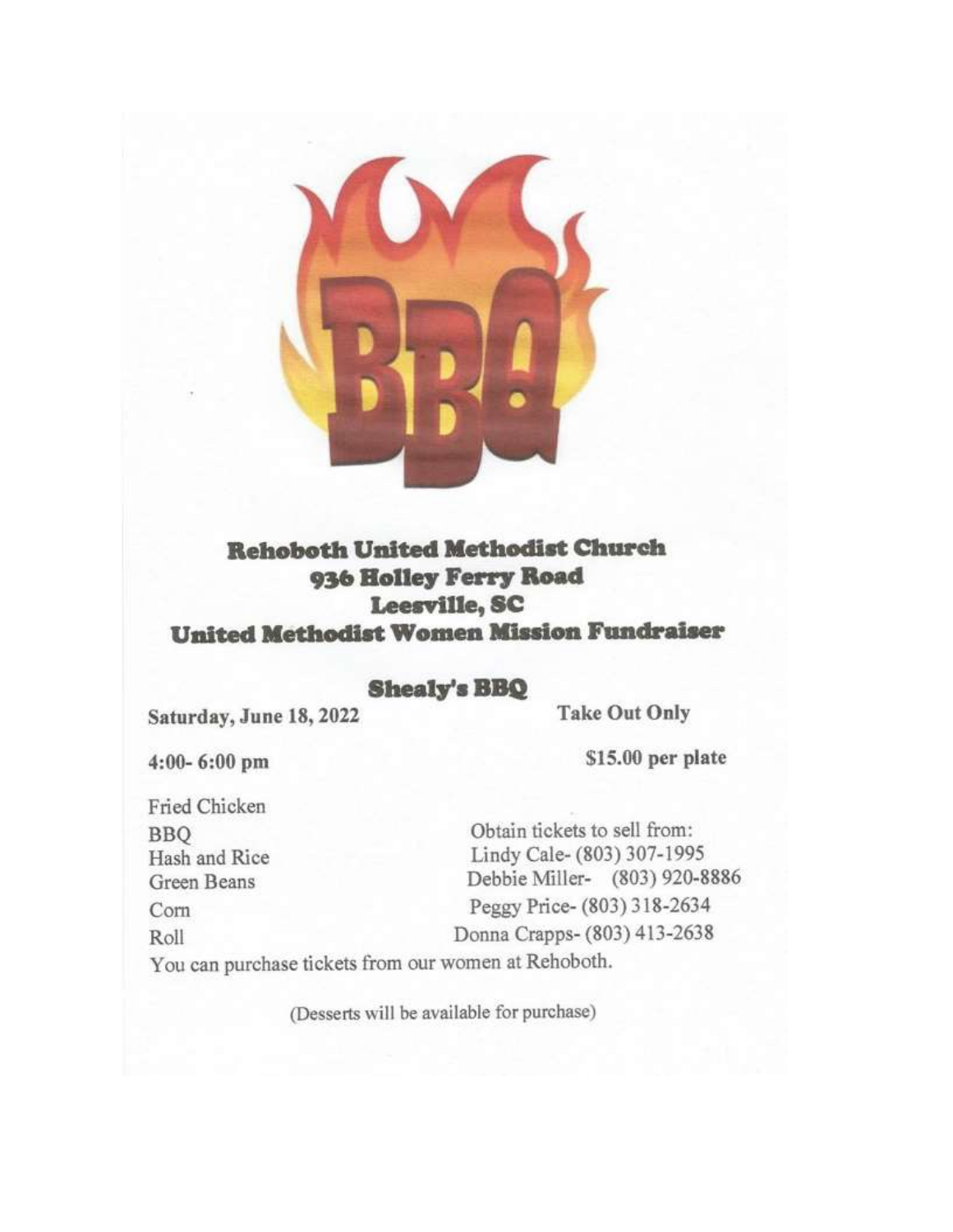**United Women In Faith** (new name for UMW) will not meet this summer but will resume meetings in September. All women of the church are invited. Plans are underway for a church wide Bazaar on November 12, 2022.

**Church council will meet on August 7, 2022** immediately following worship. All committees and teams are asked to meet prior to the August meeting. Please forward written reports electronically to Dee Dee Chewning and Mary Baker prior to the August meeting.

**Check out the church web site** [www.shilohumc.church.](http://www.shilohumc.church/) We still need a webmaster to make changes and additions as needed to the web-site (mostly add to the calendar). If you can navigate Facebook, you can navigate the web-site and make changes. We also need pictures from activities and events to post on Facebook and the web-site (please make sure you have permission to use) as well as any upcoming events and activities that need to be added to the calendar. For now, please email any information for the website, calendar or Facebook to Pastor Angie or Mary Baker.

#### **Boston Butt Sale**

Thank you to everyone who purchased Shealy's BBQ Boston butts and sold tickets. The proceeds from the sale, \$610.00, will help defray the cost of our mortgage.

#### **Sunday School Summer Break**

Sunday school classes will not meet over the summer. Memorial Day week-end, May 29, 2022, will be the last Sunday for Sunday school until after Labor Day. Thank you to all of our Sunday school teachers and participants for your dedication.

#### **Children and Youth Coordinator Position Available**

Shiloh is searching for a part-time children and youth coordinator. The position will coordinate activities and develop a program for the children and youth of Shiloh as well as the community. Please spread the word to family and friends. This would be a great job for a teacher seeking additional work. For more information and a complete position description contact Derrell Shipes or Pastor Angie.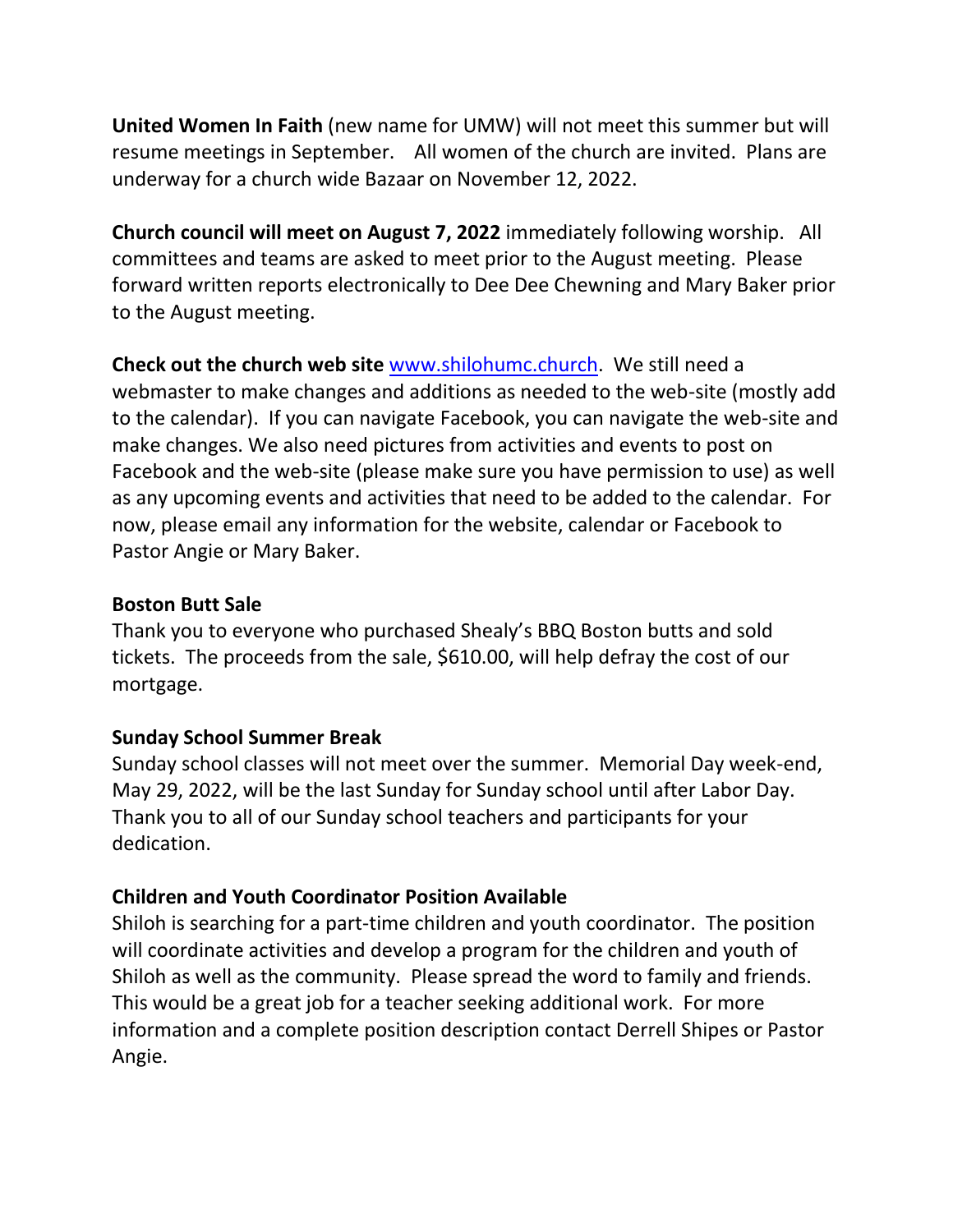#### **Family Coordinator Needed**

Now that we are able to have in person activities, it's time to plan for some family activities. A couple of members have expressed a desire to have family centered activities and have some great ideas. A coordinator is needed to pull volunteers and ideas together to make this happen. The coordinator does not have to do all of the work themselves. We have very capable and willing volunteers that just need a leader. Please consider volunteering to be the coordinator.

#### **Church Membership**

Are you concerned about Shiloh's church membership and growth? Please contact Pastor Angie by June 5, if you have ideas for increasing church membership or if you would like to be a part of a group to explore ideas. Pastor Angie will arrange for a meeting in the near future.

### *MARY BAKER*

### **From the Mission/Outreach Ministry**

**Operation Christmas Child** - Although it seems a bit early to be thinking of this mission project, several items that are needed at Christmas time in the southern hemisphere are in stock now at the Dollar Tree and Dollar General. Summer is a great time to pick up flip flops, sunglasses and outdoor toys for Operation Christmas Child shoe boxes. Also, we are in need of shoe boxes we can wrap in colorful paper to fill for needy children around the world. Men's shoe boxes, ladies boot boxes and athletic shoe boxes are the perfect size for this mission project. If you purchase new shoes over the next four months, would you please consider saving the box and bring it to the fellowship hall?

**Local Food Pantry** - We continue to collect non-perishable food items for the local food pantry to support families with food insecurity. Although they greatly appreciate the donation of all non-perishable food items, here are the items most needed: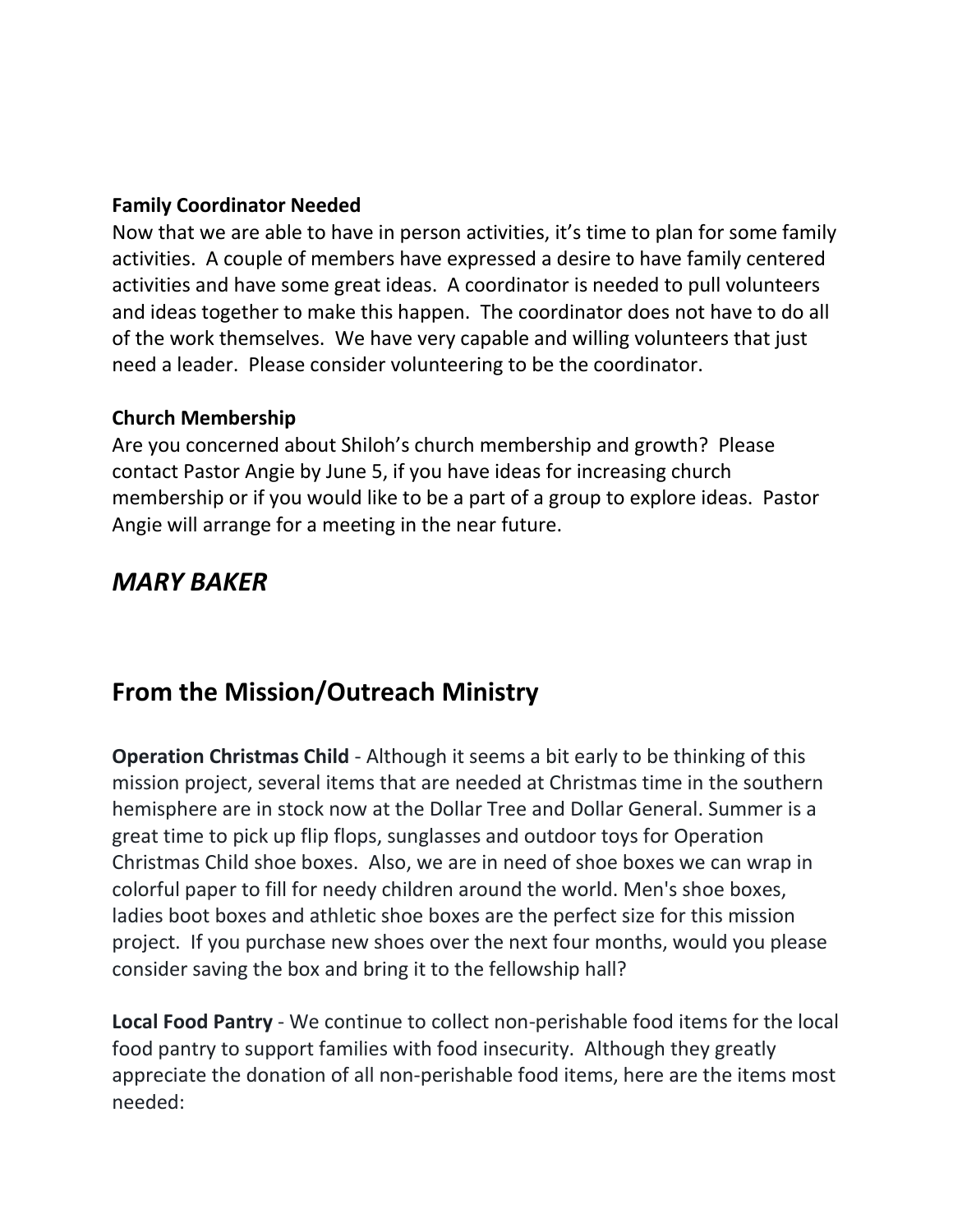Canned Fruit Canned Soup Jelly or Jam Canned Green Beans Apple Sauce Powdered Mashed Potatoes Canned Beans Canned Corn Peanut Butter Rice Grits Spaghetti Pasta Sauce Canned Chicken Canned Tuna Cereal

#### **Summer Free Breakfast & Lunch Program**

Three Lexington District One schools will be providing free breakfast and lunch for children under 18 years of age from June 13 - July 28th. Centerville Elementary School in Gilbert is one of the three schools. We would like to fill snack bags to deliver to Centerville Elementary School so they can send them home with children participating in this program. We can use the same individually packaged healthy snacks as we have been providing throughout the school year for Gilbert Middle School. Here are some of the items requested:

Granola Bars Protein Bars Fruit & Nut Bars Goldfish Crackers Cheese/Peanut Butter Crackers Trail Mix Apple Sauce BelVita Biscuits Mixed Nuts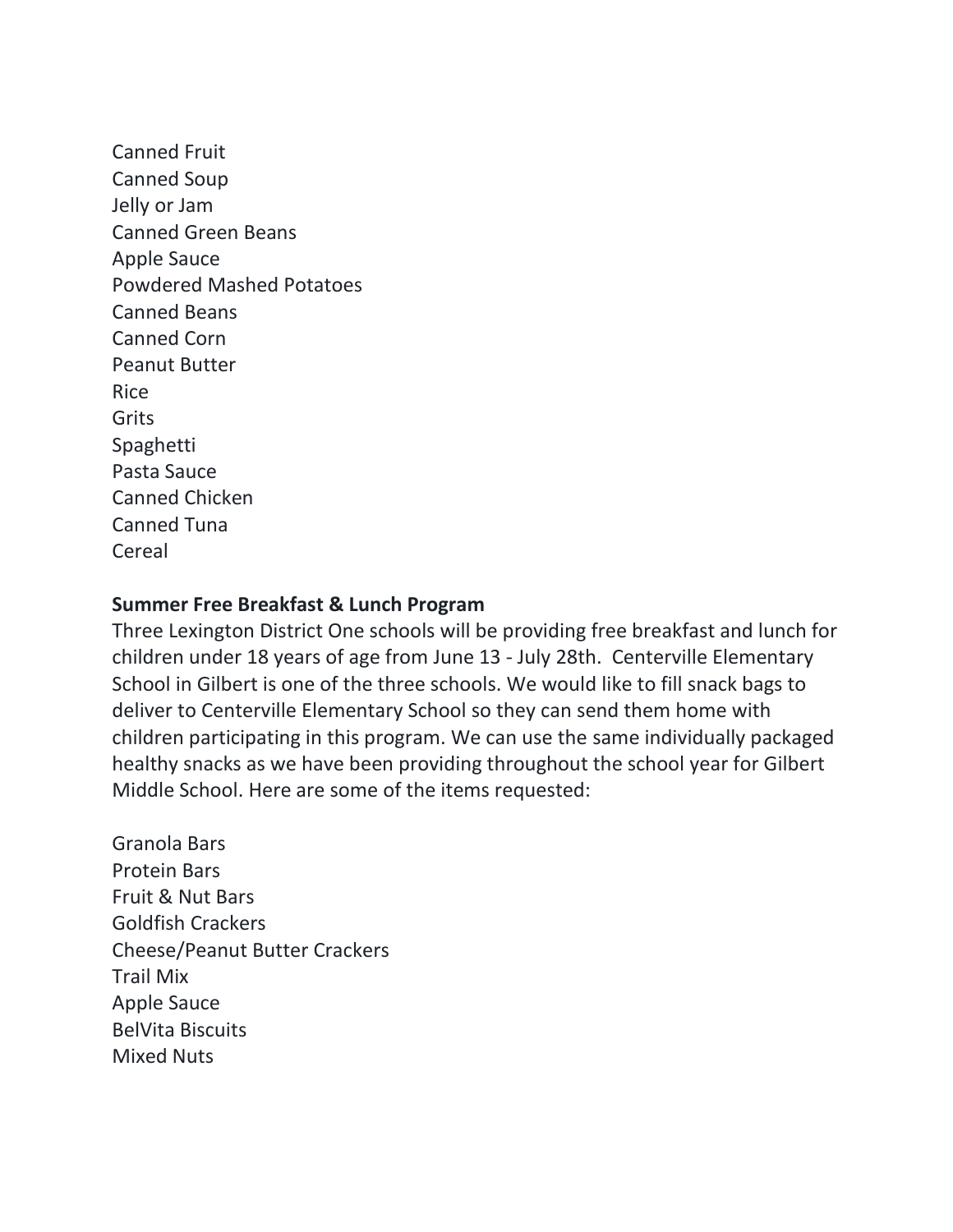The Mission/Outreach committee will place an assortment of healthy snacks in bags from Shiloh and deliver them to Centerville Elementary School so they can distribute them to children who participate in this free breakfast/lunch program. Anything you care to donate would be much appreciated.

Thank you for your continued support of Mission/Outreach activities.

## *Ann Milligan*



**BAZAAR/GARAGE SALE –** We will have a Garage Sale during the Bazaar on Saturday, November 12. Please start saving items –furniture, small appliances, jewelry, etc. NO clothing, computers, printers, old hand-held telephones, etc. If you are willing to help with the garage sale, please contact Clyde Sanders (803) 608-4855.

**VENDORS FOR BAZAAR –** If you know of someone who has a craft business or hobby who would be interested in participating in the Bazaar, please contact Mary Baker or Clyde Sanders. We do have limited space; therefore, please encourage them to contact us by October 15, 2022.

**MEMBERSHIP—**Interested in ways to increase our Shiloh family? We are asking for input from our members. Please contact Pastor Angie, Clyde Sanders, or Mary Baker by June 5.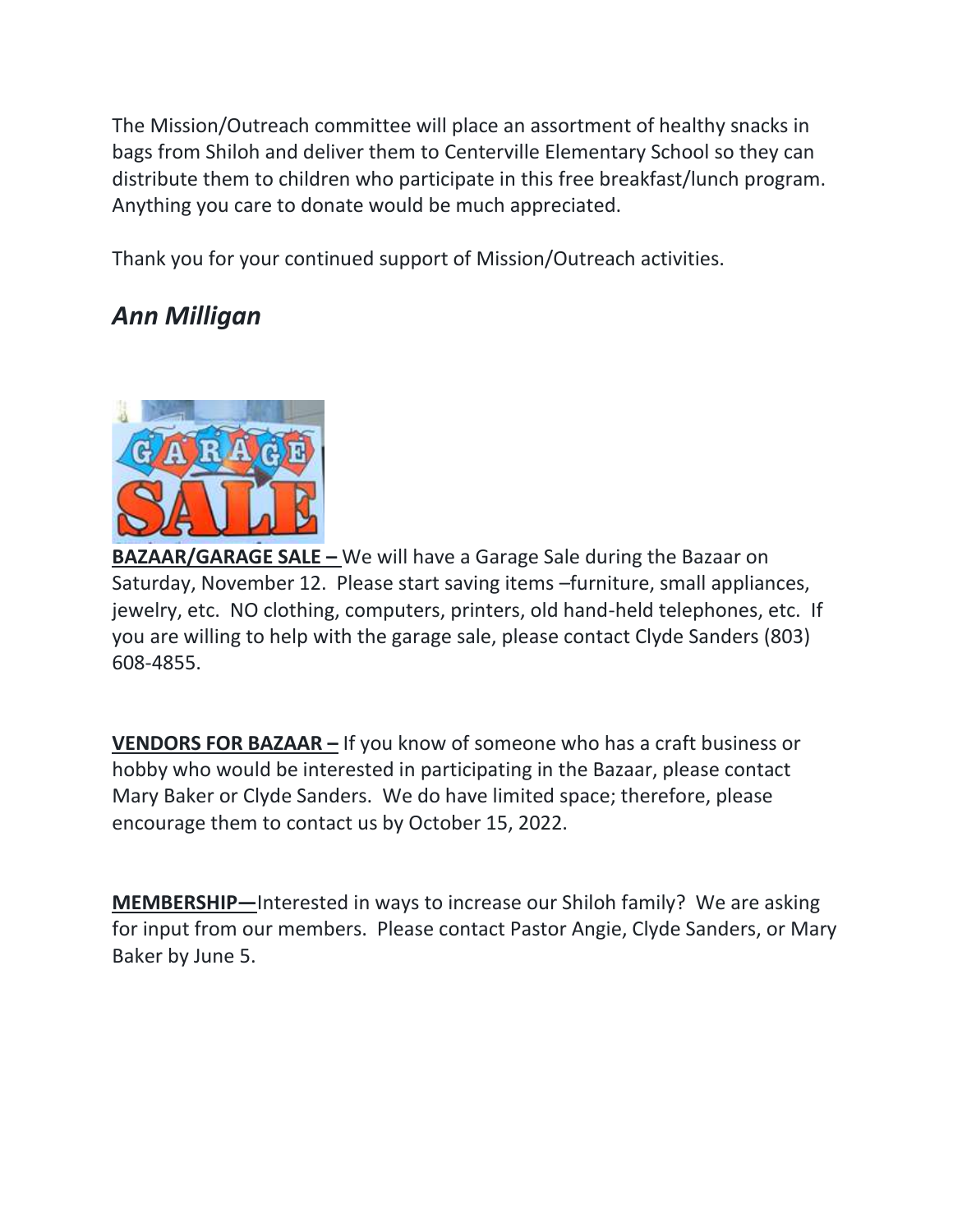

**SMALL NUMBER / BIG HEART—**The evening of April 29 Mrs. Ruth Brodeen from India Transformed came to Shiloh to educate us about mission work in India. India Transformed ministers to the lowest of lowest in India. After Ruth's presentation, members responded by donating two sewing machines, adopting two children so they may attend school, and giving \$750 to support the current expansion of education to help these people climb out of poverty. Thanks to Shiloh's BIG HEART!

#### **A message from Diana Korte**

Dear Shiloh Church Family,

God truly led me to be a part of the Shiloh Family. I felt acceptance and love from the first time I attended.

Joining the choir was the next best thing that happened…even before I joined, the choir members were reaching out to greet and get to know me! I tried to ease my personality into the mix, because I didn't want to scare anyone, but soon became aware that there were plenty of like spirits around me!

I have always believed that laughter is good medicine and tried to use my (sometimes offbeat) humor to bring smiles to those around me.

At this point in most of our lives, we are aware that change is the most constant in our lives and being able to "go with the flow" can often only be handled with God's calm assurance that He is with us. Jeremiah 29:11 **"***For I know the plans I have for you," declares the Lord, "plans to prosper you and not to harm you, plans to give you hop and a future."* was my mantra when I moved to SC from Ohio and it constantly gave me reassurance. It remains as one of my most favorite scriptures…He will continue to watch over me in the days to come!